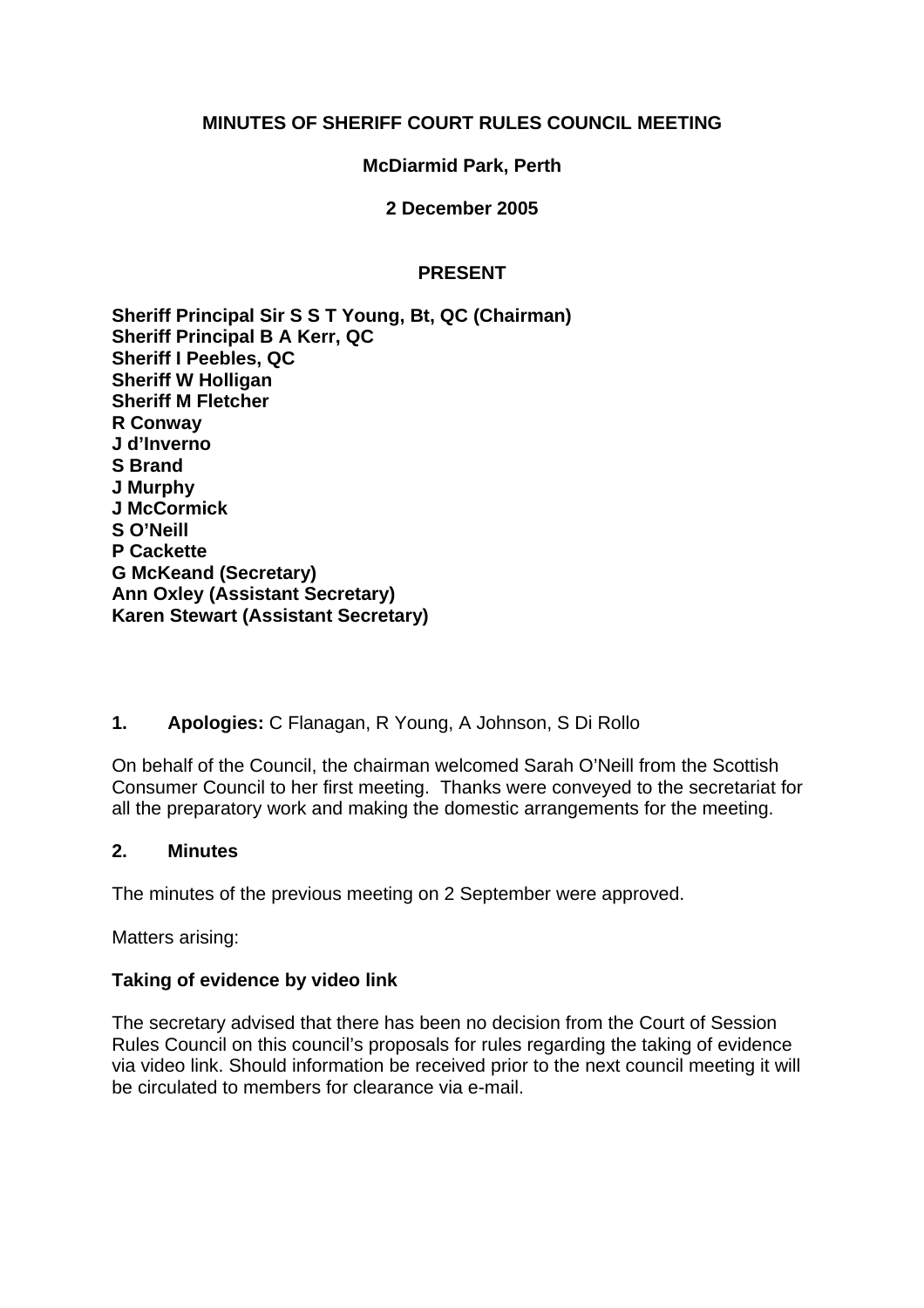# **3. Caveats**

The council considered the paper and the draft statutory instrument produced. Members approved the content of the draft and agreed that it be cleared with the chairman.

## **4. Lord President's letter to the Justice Minister re mediation.**

Mr Cackette advised members that the Minister has replied to the letter advising that the Scottish Executive is supportive of alternative dispute resolution (ADR) principles and welcomes the interest of the judiciary.

### **5. Mediation Report**

On behalf of the council, the chairman thanked the Mediation committee for all the work undertaken thus far and for the report prepared.

There was general discussion looking in particular at recommendation 5 of the report. Members agreed that the committee recommendations should go out to consultation and that the council would reserve their position on the content of the report meantime, to await consultation responses. Members agreed that the content of the consultation document should be framed by the mediation committee and thereafter placed before the full council for consideration prior to issue. It was also agreed that as well as the Sheriff's Association, all Sheriff's will be consulted individually during the consultation process.

The Council considered a letter to the chairman from Lord Clarke regarding a working party on mediation which has been set up in the Court of Session. During discussions, there was concern voiced that the working group was made up only of the judiciary. Both Sheriffs Principal agreed to enter into exploratory discussions with Lord Clarke's working group and to report back to members at the next meeting.

It was further agreed that the mediation committee's report should be treated as confidential meantime, however, the Council instructed the secretariat to forward copies to Lord Clarke for use by his working group and to R Macniven of Lord President's Private Office on this basis.

# **6. Family Law Bill**

The council considered the paper produced along with the current draft bill and policy paper.

Sheriff Fletcher and Mr Brand agreed to work with the secretariat to review the draft act when passed and to assist the secretariat on focussing what rules are required.

### **Authority was given to the sub group to instruct any necessary rules of court prior to the next meeting.**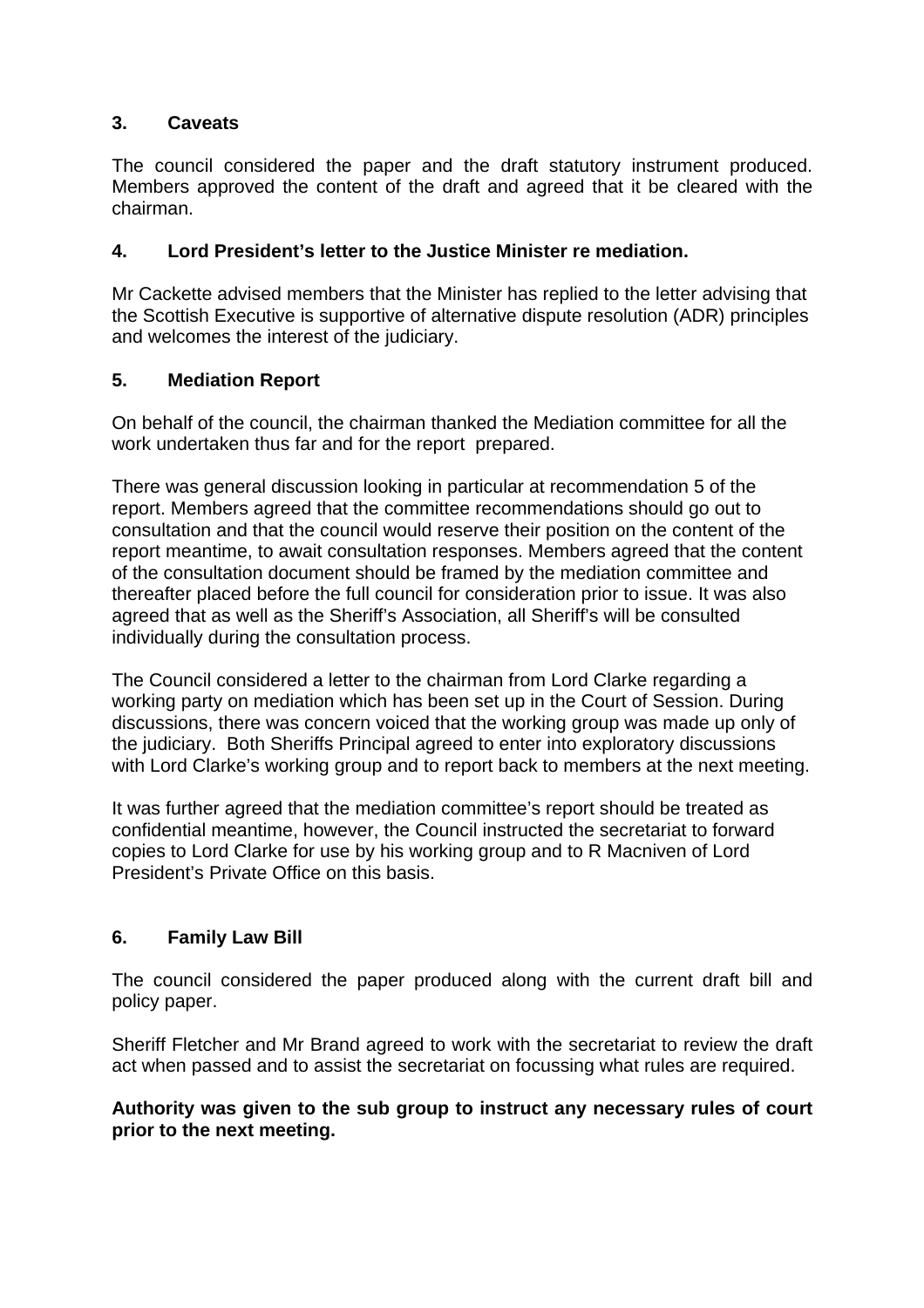# **7. Vulnerable Witnesses (S) Act - Phase II**

### **The council considered the papers produced and approved the draft Act of Sederunt when finalised may be cleared in due course jointly by Sheriff Peebles and the chairman.**

Sheriff Peebles requested sight of the commencement order when this becomes available.

# **8. Police, Public Order & Criminal Justice (s) Bill**

The council considered the paper produced. The following matters were agreed:

- Draft Section 48 no need for changes to rules, summary application rules will apply
- $\blacksquare$  Draft sections 49 to 52 no need for rules flowing from these sections
- **Draft sections 53(2)&(3), 54 court rules should specify that variation will be** by minutes in the original process (chapter 14 of Ordinary Cause Rules (OCR)
- **Draft Section 56(2) to (6), no need for changes to rules**
- Remainder of draft sections in chapter 1 of part  $2 -$  no need for any court rules.

## **The council approved the instruction of a draft Act of Sederunt for consideration at the next meeting.**

# **9. Competition Modernisation**

The council considered the paper produced. Following general discussion, it was agreed that an issue under Article 81 or 82 of the council regulation could arise in an action in the sheriff court and accordingly **approved the instruction of a draft Act of Sederunt.** 

### **10. Business update**

The council noted with interest recent progress on the various issues :

### Ordinary Cause Committee

**The council authorised the Ordinary Cause Committee to prepare a consultation paper on proposals for a new chapter 43 – 'personal injury actions' which the committee is currently reviewing – with a view to such a paper being presented to the SCRC at its meeting in March.** 

### **11. School Education (S) Act**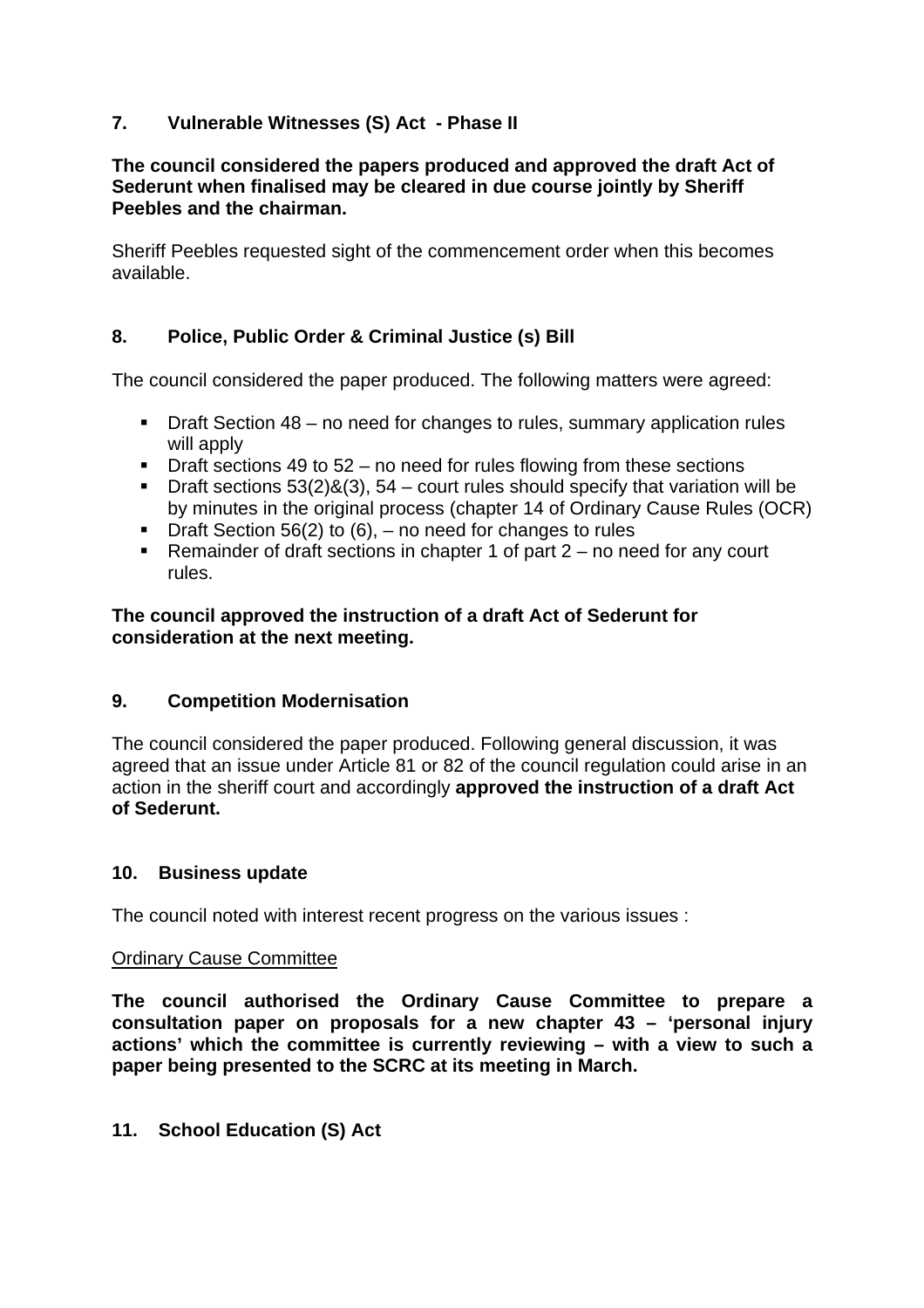The council considered the paper produced. Following general discussion, it was agreed that the council do not have the power to provide the scope and grounds of the various type of appeal created (substantive law would be required here). Accordingly, there is no requirement for special rules of court on procedures as the summary application rules will apply.

# **12. Correspondence from Dr and Mrs Wright regarding small claims rules**

Sheriff Principal Young passed the 'chair' to Sheriff Principal Kerr and withdrew from the meeting.

The secretariat sought direction from the council on how to respond. Members considered the content of the letter and concluded that the majority of the matters raised cannot be addressed by them as they are out with the Council's remit. The Council noted all comments made which will be taken on board in so far as the Council is able. It was noted that the correspondence has been copied to Scottish Executive Justice Department staff and to the chief executive of the Scottish Court Service which are the appropriate points of contact for the majority of the concerns raised.

# **The secretariat were instructed to draft a response in these terms.**

Sheriff Principal Young returned to the meeting and resumed the chair.

# **13. Scottish Consumer Council Report**

Council members received the report which was commented on favourably by those present.

# **14. Any other business**

### **Chairman's draft letter to Justice Minister**

**The content of the chairman's letter to the Justice Department on behalf of the council was agreed, now revised to include reference to the Scottish Consumer Council report.** 

### **Bankruptcy & Diligence Bill**

The secretariat

Sheriff Holligan, Ms O'Neill and Mr McCormick agreed to work with the secretariat to review the Bill. **This and the explanatory memorandum will be sent to working group.** 

### **Adoption and Children Act 2002**